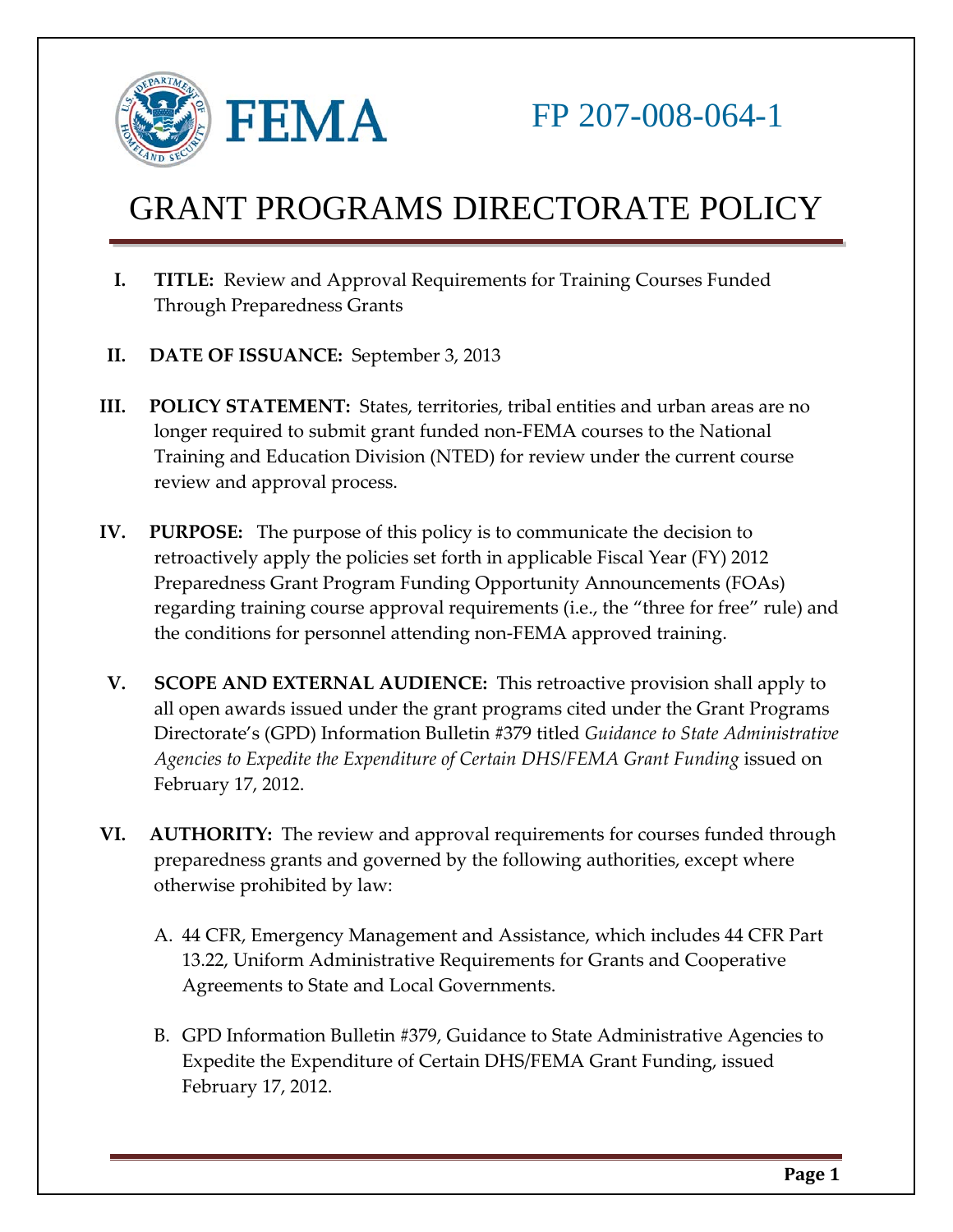

**VII. OBJECTIVES:** While FEMA preparedness program grantees are encouraged to select training courses that have been approved by the NTED and listed in the NTED Approved State and Federal Sponsored Course Catalog (or in the case of PSGP grantees, approved by the Maritime Administration), preparedness funds may be used to support the delivery and attendance of non-FEMA training courses. This policy clarifies the applicable program requirements. The provision outlined in this document supports the Department of Homeland Security's *Guidance to State Administrative Agencies to Expedite the Expenditure of Certain DHS/FEMA Grant Funding,* issued on February 13, 2012.

## **VIII. DEFINITIONS, ABBREVIATIONS, AND FORMATTING:**

- A. Definitions
	- 1) **Funding Opportunity Announcement** means a publicly available document by which a Federal agency makes known its intentions to award discretionary grants or cooperative agreements, usually as a result of competition for funds. Funding opportunity announcements may be known as program announcements, notices of funding availability, solicitations, or other names depending on the agency and type of program. Funding opportunity announcements can be found at Grants.gov/FIND and on the funding agency's or program's Web site
- B. Abbreviations
	- 1) **FOA**: Funding Opportunity Announcement
	- 2) **IJ:** Investment Justification
	- 3) **PPD-8**: Presidential Policy Directive 8: National Preparedness
	- 4) **NTED:** National Training and Education Division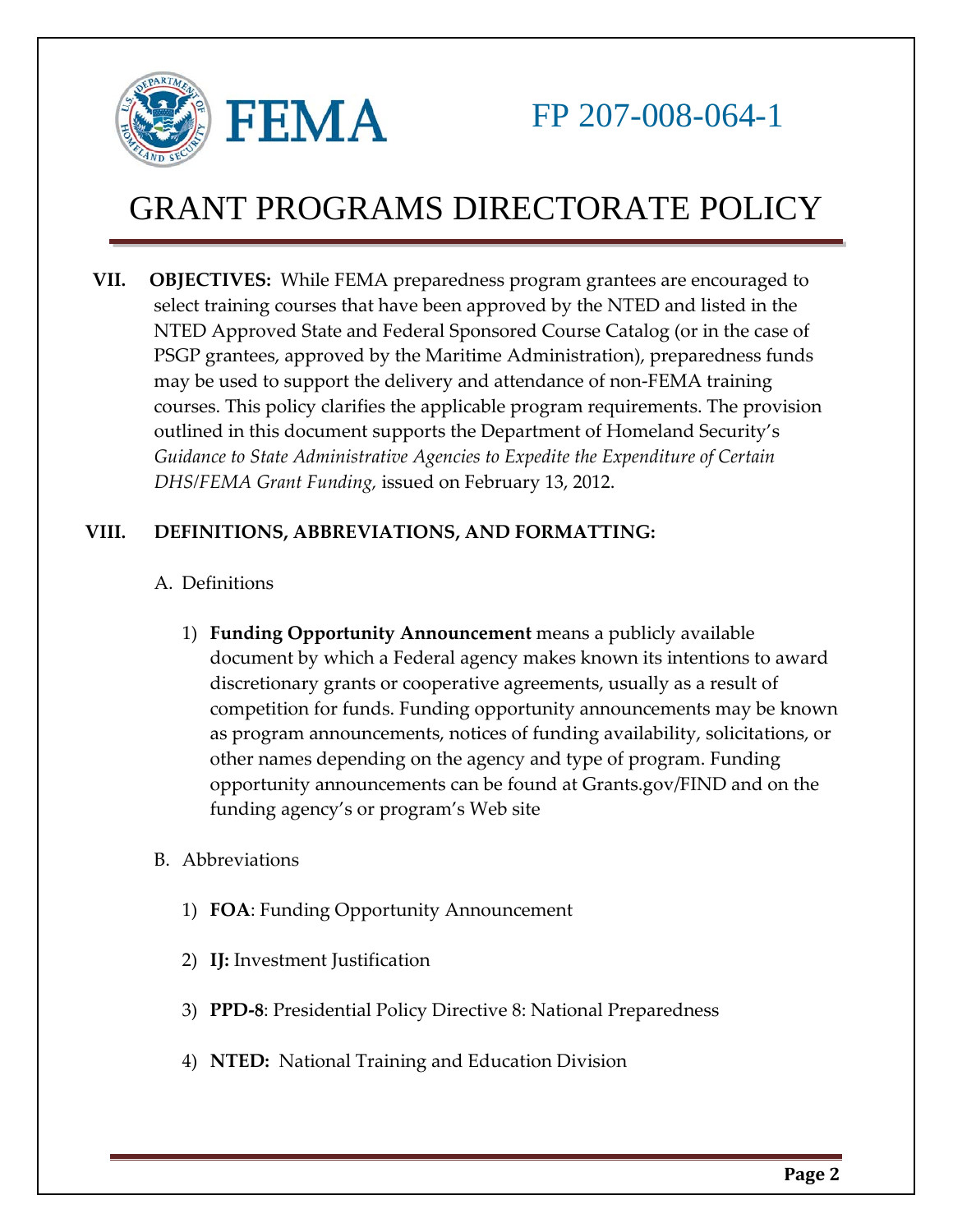

- 5) **SAA:** State Administrative Agency
- 6) **TPOC:** Training Point of Contact
- 7) **EOP:** Emergency Operations Plan
- 8) **MARAD:** Maritime Administration
- 9) **HSGP:** Homeland Security Grant Program
- 10) **EMPG:** Emergency Management Performance Grant Program
- 11) **PSGP**: Port Security Grant Program
- 12) **SHSP:** State Homeland Security Program
- 13) **UASI:** Urban Areas Security Initiative
- 14) **OPSG:** Operation Stonegarden
- **IX. POLICY DETAILS:** Effective immediately, states, territories, tribal entities and urban areas are no longer required to submit grant-funded, non-FEMA courses to NTED for review under the current course review and approval process. In previous years, FEMA funding guidance and/or FOAs stated that the SAA/TPOC was allowed three deliveries of the same course within a state/territory before the non-FEMA training course curriculum was required to go through the NTED State Course Review and Approval Process. *Although the current State Course Review and Approval Process is still available to any state, there is no longer a requirement to submit a course for review after three deliveries*.

Further, states, territories, tribal entities and urban areas are no longer required to request approval from FEMA for personnel to attend non-FEMA training as long as the training is coordinated with and approved by the State Administrative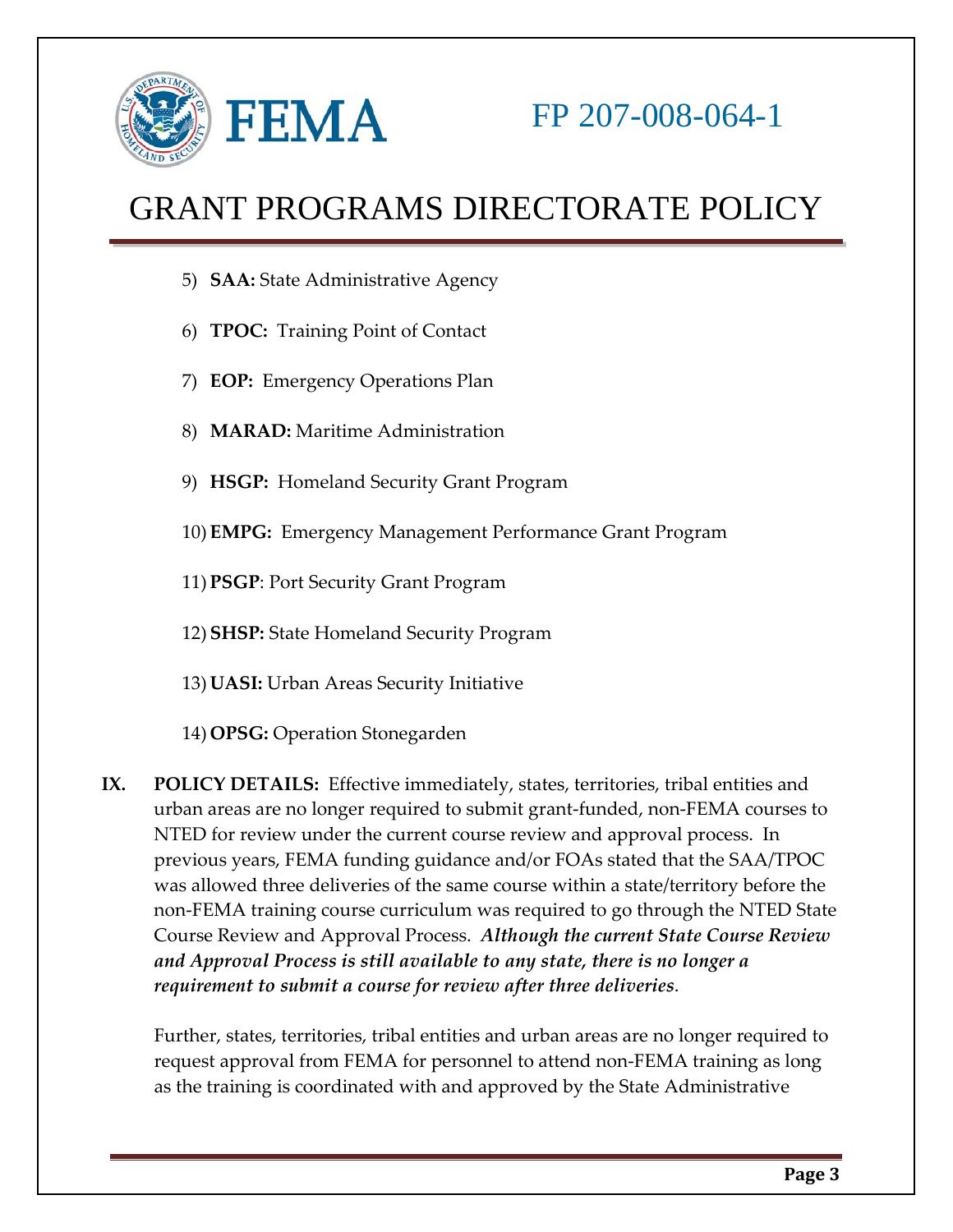

Agency (SAA) state/territory or Training Point of Contact (TPOC) and falls within the FEMA mission scope and the jurisdiction's Emergency Operations Plan (EOP).

States, territories, tribal entities, and urban areas are required, within 30 days after attendance, to submit information through the SAA or TPOC via Web-Forms [\(https://www.firstrespondertraining.gov/admin/menuAction.do?forwardToPage=](https://www.firstrespondertraining.gov/admin/menuAction.do?forwardToPage=webforms/index.asp) [webforms/index.asp\)](https://www.firstrespondertraining.gov/admin/menuAction.do?forwardToPage=webforms/index.asp) on all training supported with HSGP and EMPG funds. This information will consist of course title, course description, mission area, level of training, the training provider, the date of the course, the number and associated disciplines of the individuals, and the sponsoring jurisdiction. States, territories, tribal entities, and urban areas intending to use FEMA funds to support attendance at training not provided by FEMA must ensure these courses:

- A. Fall within the FEMA mission scope to prepare state, local, tribal, and territorial personnel to prevent, protect against, mitigate, respond to, and recover from acts of terrorism and catastrophic events;
- B. Build capabilities that: (a) support a specific training need identified by the state, territory, tribal entities, and urban areas, and (b) comport with the state, territory, or urban area's Homeland Security Strategy;
- C. Address specific tasks and/or competencies articulated in FEMA's *Emergency Responder Guidelines and the Homeland Security Guidelines for Prevention and Deterrence*;
- D. Address specific core capabilities articulated in the National Preparedness Goal;
- E. Support the specific program training activities identified in the individual HSGP grant programs (SHSP, UASI, and OPSG) for which the funding will be used; and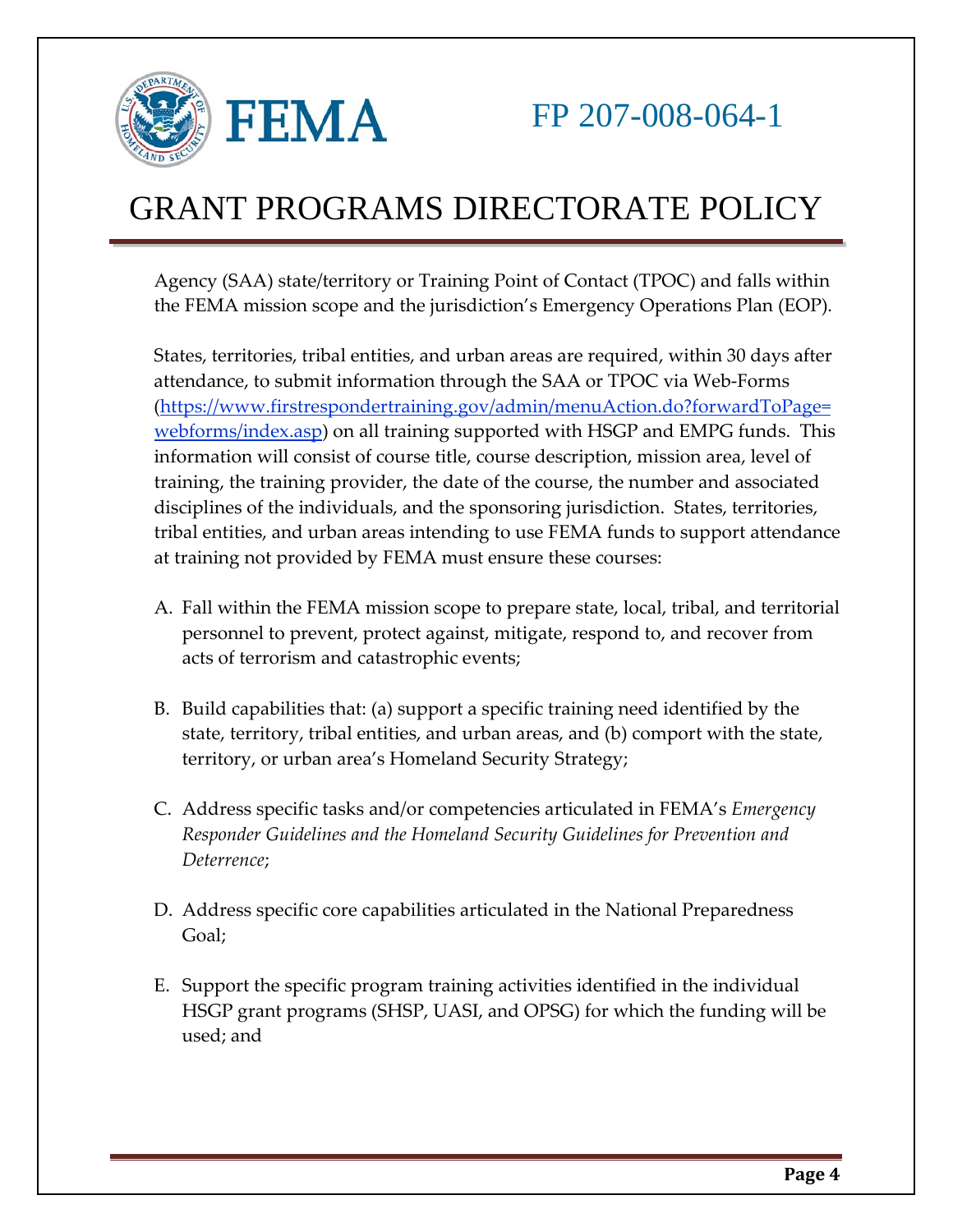

F. Comply with FEMA GPD Information Bulletin #373 *Ensuring Training on Counter Terrorism and Countering Violent Extremism* is consistent with United States Government (USG) and DHS Policy.

FEMA will continue to conduct periodic reviews of all state, territory, and urban areas' training funded by FEMA. These reviews may include requests for all course materials and physical observation of, or participation in, the funded training. Grantees are advised that if these reviews determine that attended courses are outside the scope of this guidance, grantees could be required to repay grant funds expended for those courses.

#### Exemptions

Countering Violent Extremism (CVE) training courses and courses related to countering violent extremism are exempted from this policy. Further, states, territories, tribal entities and urban areas are required to submit grant-funded, non-FEMA CVE courses to NTED for review under the current course review and approval process after three (3) deliveries. This will be done to ensure that the training aligns with the federal approach to CVE, including prioritizing civil rights and civil liberties and building partnerships with communities.

### Training Requirements Specific to PSGP

Funding for non-FEMA training courses may be permitted on a case-by-case basis depending on the specific training needs of the eligible PSGP applicant. In such cases, the applicant will be required to explain in the Investment Justification (IJ) why none of the approved courses satisfy the identified training need and must submit detailed course information for review and consideration by the local field review team and the National Review Panel. The IJ must also provide assurance that the requested course:

A. falls within the FEMA mission scope to prepare state, local, tribal, and territorial personnel to prevent, protect against, respond to, and recover from acts of terrorism and catastrophic events;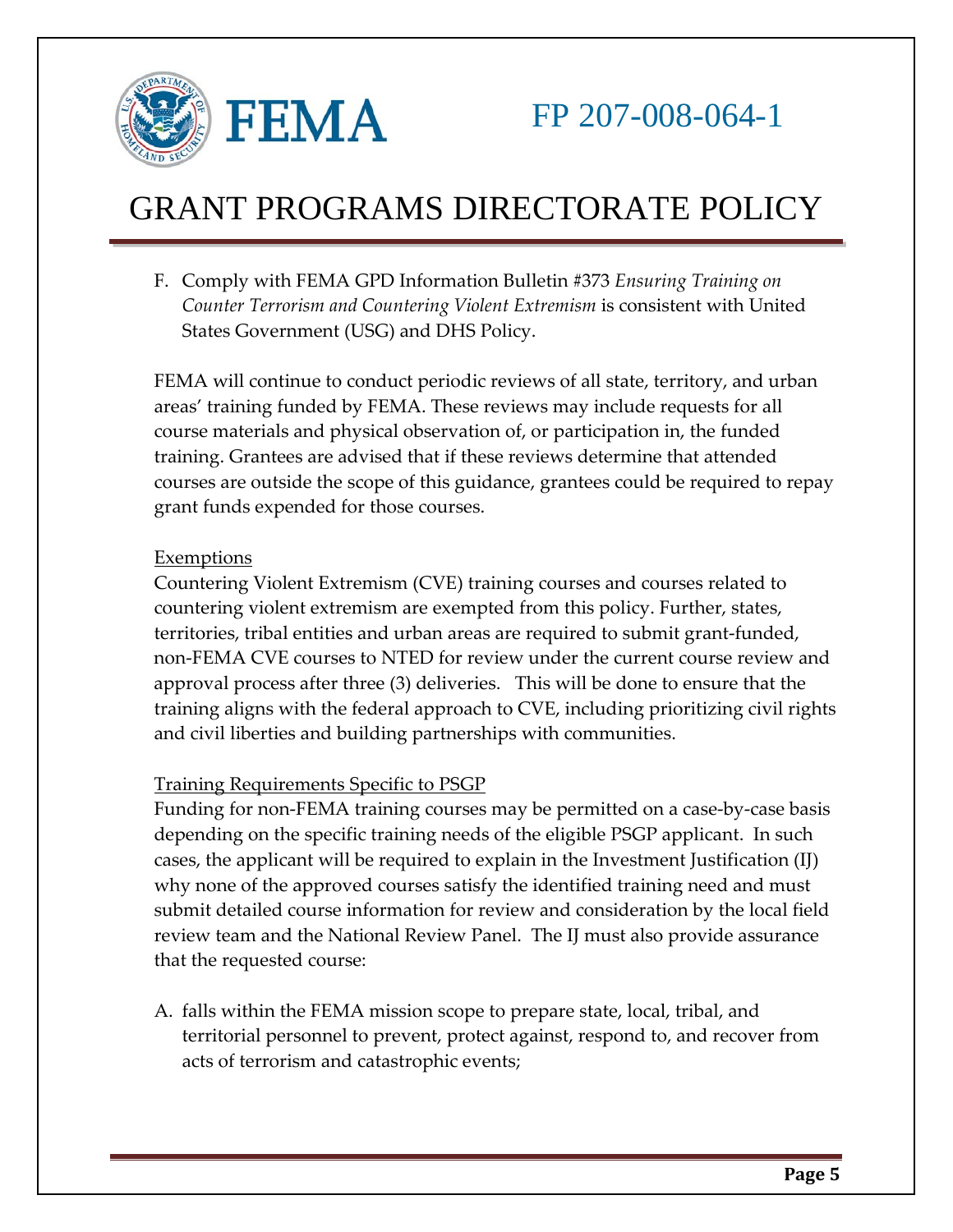

- B. Builds additional capabilities that support a specific training need identified by the Port-Wide Risk Mitigation Plan (if applicable), Area Maritime Security Plan, Area Maritime Security Committee, or Coast Guard Captain of the Port;
- C. addresses specific tasks and/or competencies articulated in FEMA's *Emergency Responder Guidelines* and the *Homeland Security Guidelines for Prevention and Deterrence;*
- D. Addresses specific capabilities articulated in the core capabilities identified in the National Preparedness Goal; and
- E. Supports PSGP priorities.

### Training Resources

The NTED Course Catalog provides valuable information about NTED's training courses and training providers, including course prerequisites and how to schedule and attend courses. Also available are catalogs of all state-sponsored and federal-sponsored courses that fall within the NTED mission scope, and have been approved through the NTED course review and approval process. The NTED catalogs may be viewed at the *[http://www.firstrespondertraining.gov](http://www.firstrespondertraining.gov/)* website and the MARAD approved courses at:

[http://www.marad.dot.gov/education\\_landing\\_page/mtsa\\_course\\_certification/mt](http://www.marad.dot.gov/education_landing_page/mtsa_course_certification/mtsa.htm) [sa.htm\)](http://www.marad.dot.gov/education_landing_page/mtsa_course_certification/mtsa.htm).

- **X. MONITORING AND EVALUATION:** The Grant Programs Directorate (GPD) will ensure compliance with this policy through its annual financial and programmatic monitoring program. FEMA preparedness grantees and subgrantees that fail to comply with this policy may not receive reimbursement through the applicable grant program.
- **XI. RESPONSIBLE OFFICE:** FEMA Grant Programs Directorate
- **XII. SUPERSESSION:** This policy supersedes guidance contained in the FY 2008, 2009, 2010 and 2011 HSGP Guidance and Application Kits which states "In support of the